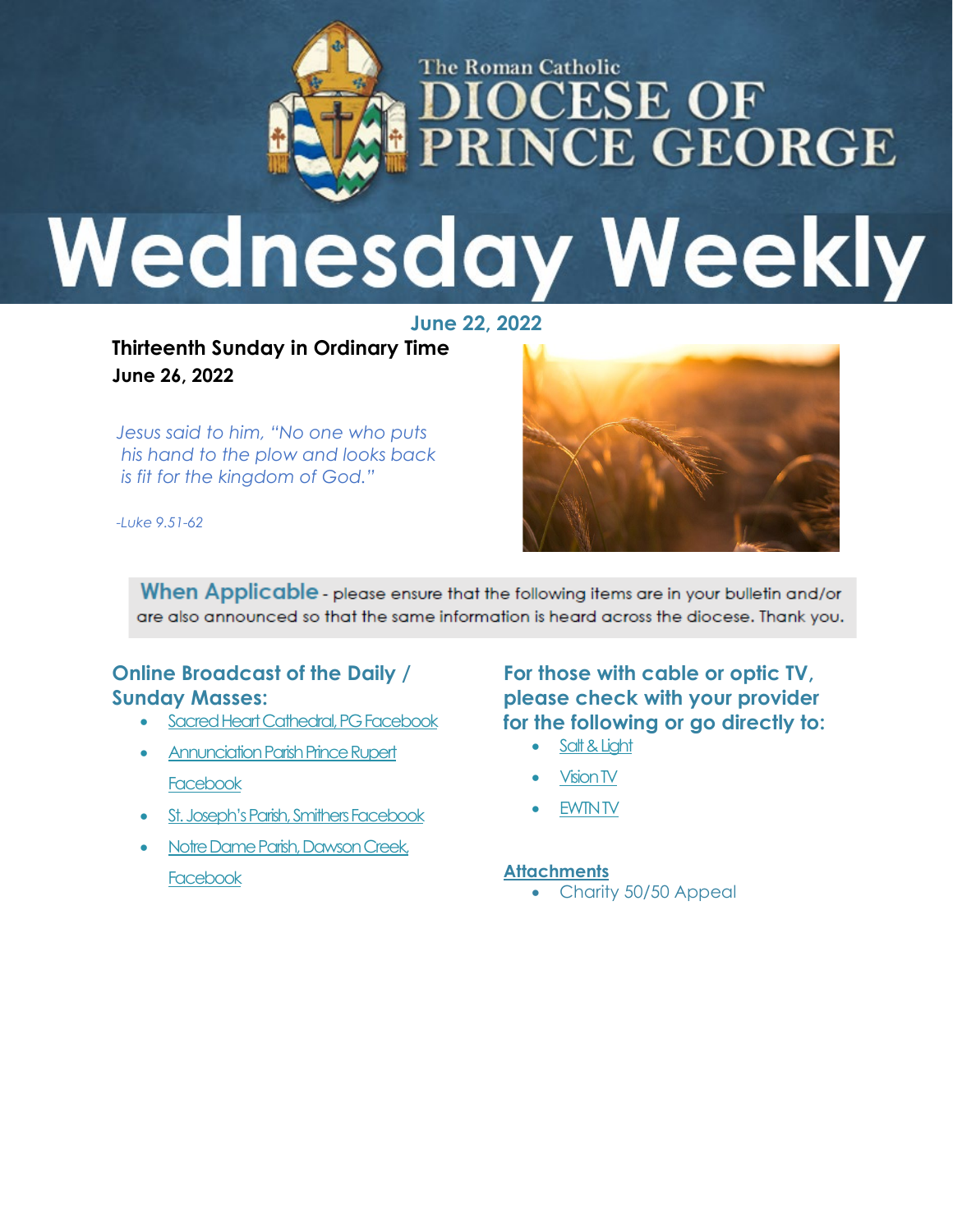# **Shepherd's Corner Needs Volunteers**

Shepherd's Corner is a ministry and outreach of the Diocese. Our purpose is to be a Christ-like presence in the downtown amongst homeless and street people. On account of the onslaught of Covid 19, we have been unable to invite people inside. This situation continues due to ongoing uncertainty, even though many restrictions in respect of Covid 19 have been relaxed. However, we are still able to provide (at our front door) services of drinks, snacks, clothing (when available) along with the warmth and presence of Jesus. We are open Monday to Friday from 10:00 A.M. to 1:00 P.M.

We are very thinly staffed and are in dire need of volunteers.

As Catholics, Shepherd's Corner allows us an opportunity to do as Jesus asked us in Matthew 25: 35 - 40. One does not need to be an expert in matters of homeless people. What is important is that volunteers try to see that those people who come to our door are children of God. From a safety perspective, as noted above, we do not let people in, but serve them at the door, and we have strict procedures in place to ensure cleanliness and high standards of hygiene. Thus, volunteers can feel safe. If you feel called to serve in any way, please contact: Sister Marife Macalam at [mmacalam@pgdiocese.ca](mailto:mmacalam@pgdiocese.ca) or (778) 675-6547 or Peter Ranson at [p-ranson@shaw.ca](mailto:p-ranson@shaw.ca) or (250) 552-8980. Please also call us if you are uncertain about volunteering, or if you just wish to learn more about Shepherd's Corner.

## **In 2021, Aid to the Church in Need (ACN) raised a record amount for persecuted and suffering Christians**

In 2021, Aid to the Church in Need, an international Catholic and pontifical charity dedicated to supporting persecuted and suffering Christians, raised over 197.4 million dollars in donations. In Canada alone, just over 2.2 million was raised.

Funds raised by ACN go towards funding for projects and initiatives in countries around the world, including the formation of priests, religious and seminarians, as well as projects meant to help Christians stay in their homelands in the face of various adversities and crises.

For greater details on ACN's work and the distribution of its funds, please read the article in full here: [https://acn-canada.org/in-2021-aid-to-the-church-in-need-acn-raised-a-record-amount-for-persecuted](https://acn-canada.org/in-2021-aid-to-the-church-in-need-acn-raised-a-record-amount-for-persecuted-and-suffering-christians/)[and-suffering-christians/](https://acn-canada.org/in-2021-aid-to-the-church-in-need-acn-raised-a-record-amount-for-persecuted-and-suffering-christians/)

#### **CNEWA Canada Raises \$4 Million to Support Ukraine**

In the early weeks of February after the invasion of Ukraine by Russia, CNEWA Canada launched a campaign to raise money for relief efforts in Ukraine. In the 100 days since then, people across Canada have donated a historic \$4 million.

Msgr. Peter Vaccari, president of CNEWA, said "We're working quickly to direct this aid to those who need it most through our partners on the ground in Ukraine as transparently and securely as possible."

The full news release can be read here: [https://cnewa.org/ca/cnewa-canadas-ukraine-campaign-tops-4](https://cnewa.org/ca/cnewa-canadas-ukraine-campaign-tops-4-million/) [million/](https://cnewa.org/ca/cnewa-canadas-ukraine-campaign-tops-4-million/)

Donations can continue to be made online, by phone, and through cheques in the mail as detailed below.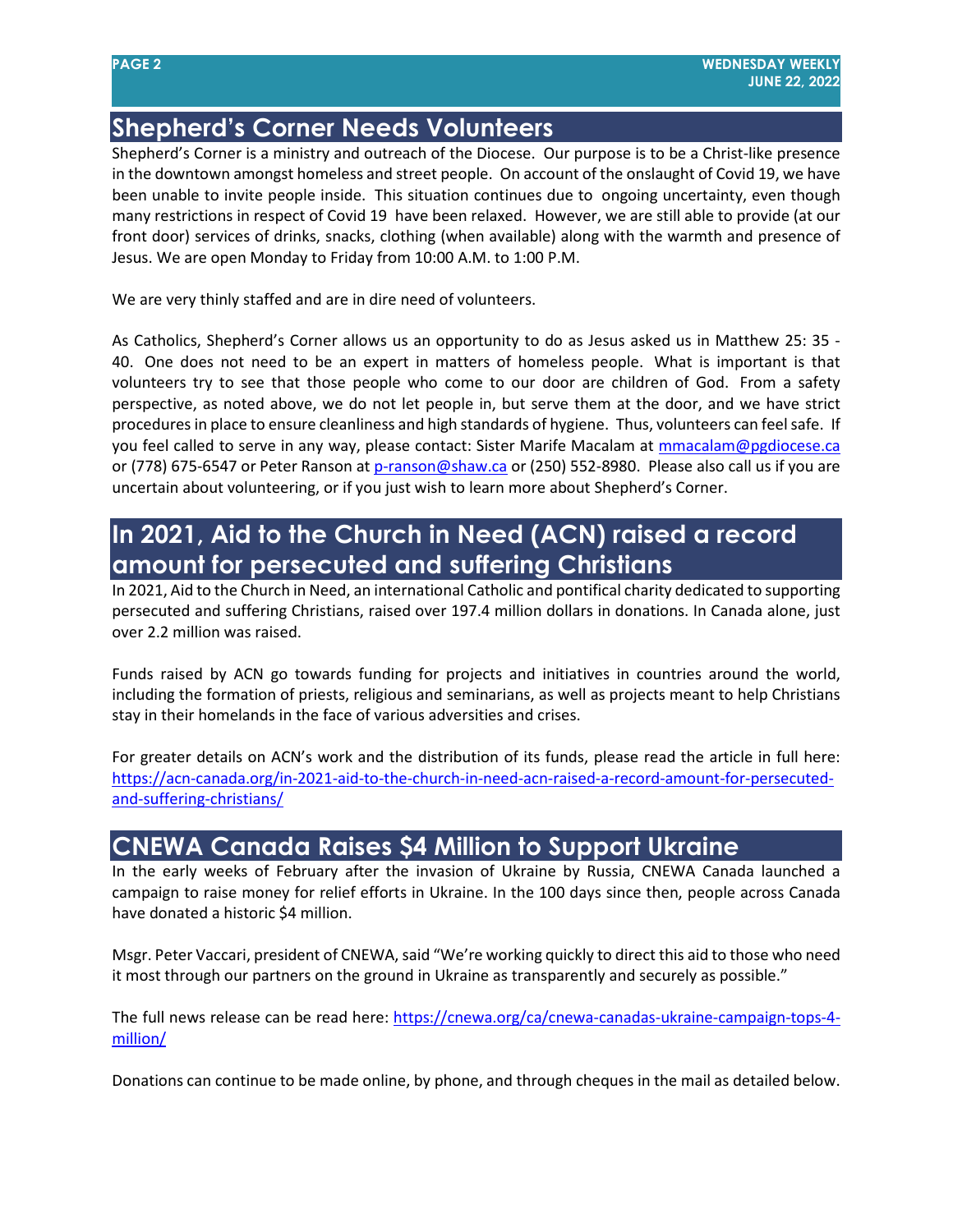### **Support Ukraine through CNEWA**

The Catholic Near East Welfare Association (CNEWA) is a papal agency dedicated to addressing the needs of near-eastern countries and implementing solutions with and through the Church in those countries.

Donations for Ukraine can be sent to CNEWA the following ways:

- Visit<https://cnewa.org/ca/campaigns/ukraine/>
- $\triangleright$  Call 1-866-322-4441
- $\triangleright$  Send cheques to CNEWA Canada, 223 Main Street, Box 80, Ottawa ON K1S 1C4

#### **PG4Ukraine – Share Hope Refugee Sponsorship**

The Share Hope Refugee Sponsorship Committee has been very active since the invasion of Ukraine began. To date we are helping numerous families make their way to Prince George and our northern region of BC to seek refuge and resettle either temporarily or permanently. This support is carried out by our committee members who help with all manner of logistics from travel, housing, language, job searchers, education and health, wellness and more. We also support the families and individuals through a supportive network of socializing and making them feel both welcome and at home in our region. If you would like to get involved, please reach out to Eva Gillis at Immaculate Conception or Dick Mynen at St Mary's with our new email address **[pg.sharehope@gmail.com](mailto:pg.sharehope@gmail.com)**.

Share Hope is also raising funds to help resettle and financially support those arriving to our region. We have already received requests from multiple families and have begun to distribute funds. If you would like to help with our fundraising efforts, you can donate directly to your Parish and mark it "in support of the Share Hope Refugee Sponsorship Committee." You can also donate through CanadaHelps using the "Ukraine" option on the page for the Diocese of Prince George located here: **<https://www.canadahelps.org/en/dn/70838>**. If you have a fundraising idea or initiative you would like to promote, contact **[pg.sharehope@gmail.com](mailto:pg.sharehope@gmail.com)**

## **Knights of Columbus Summer 50/50 Charity Appeal**

Tickets are now on sale for this year's Summer 50/50 Charity appeal. Funds raised from this Charity Appeal are given back to the dioceses in BC to help fund education and social programs.

For more details, please see the attached poster.

#### **Family Love: Vocation and Path to Holiness – A CCCB Video for the 10th World Meeting of Families**

The 10<sup>th</sup> World Meeting of Families will take place from 22-26 June 2022 this year. It has been organized by the Diocese of Rome and the Dicastery for the Laity, Family and Life. This year, the event itself will be celebrated in all dioceses and eparchies across the world and not just in Rome.

To help bring the theme to life for dioceses and eparchies in Canada, the CCCB Standing Committee on Family and Life has produced and released "Family Love: Vocation and Path to Holiness," a short promotional video.

View the full press release and access the video on the CCCB's website: [https://www.cccb.ca/media](https://www.cccb.ca/media-release/press-release-world-meeting-of-families/)[release/press-release-world-meeting-of-families/](https://www.cccb.ca/media-release/press-release-world-meeting-of-families/)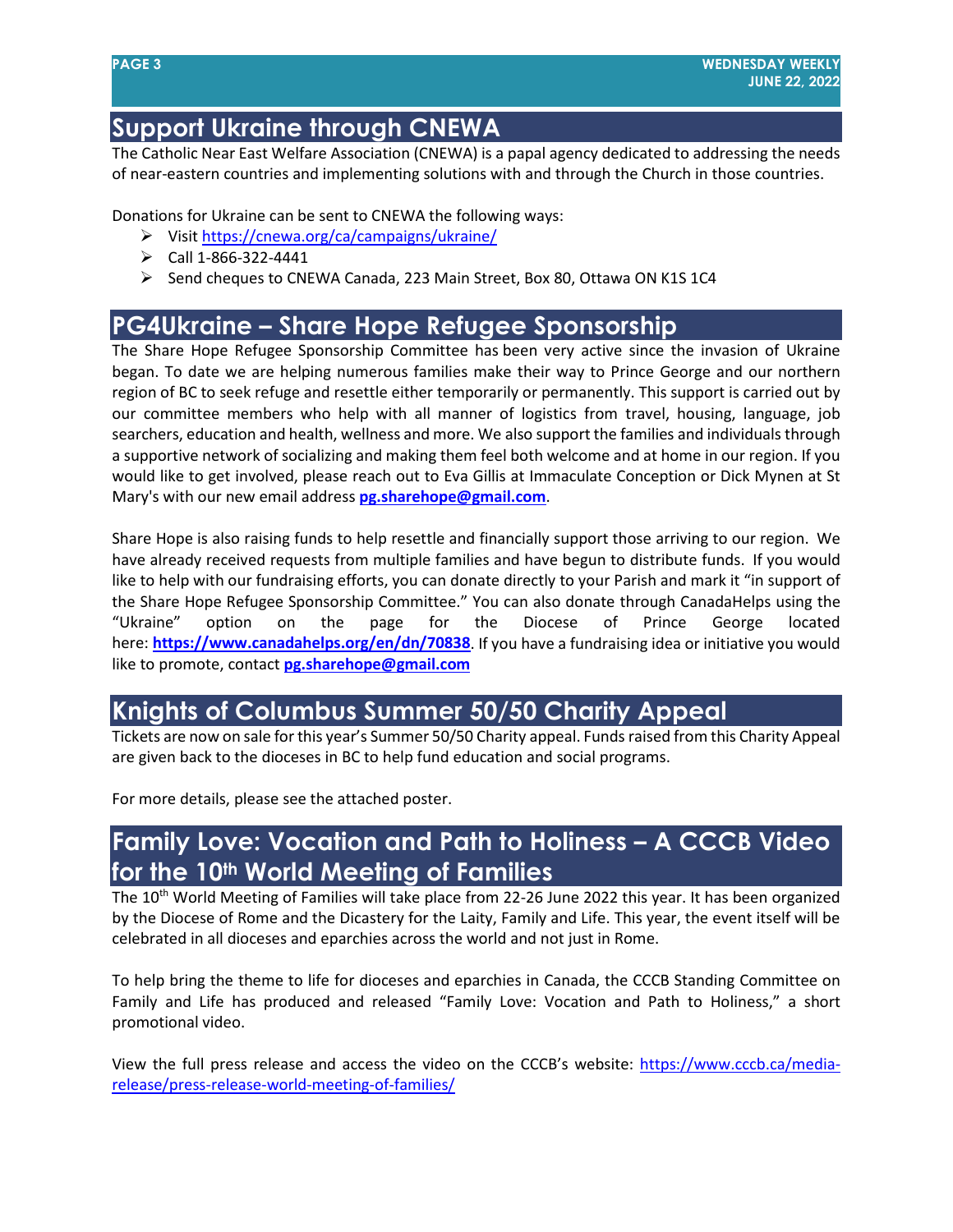## **Prince George Pro-Life Society**

These past two years, the Prince George Pro Life Society has kept a low profile, waiting for the end of COVID and restrictions, never expecting the pandemic to last this long. It is now time to take steps towards becoming more active, in whatever way possible. Our goal is to return to some, or all, of the events of past years, such as: Life Chain, Day of Infamy, 40 Days for Life, and our booth at the exhibition. Eventually, we hope to add on new events such as a pro-life movie and dessert evening.

To accomplish this, one of our first goals is to rebuild our membership to pre-pandemic levels. For those who are interested in joining us in our work for the respect and protection of all human life, please consider becoming a member of the Pro-Life Society. Membership is \$24 (adult/family) and \$12 (student/senior) per year. Our mailing address is P.O. Box 2333 Stn A, Prince George, BC, V2N 2J8. If you have any questions, please contact Laura at 250-563-3874 or a[t jafowlie@telus.net.](mailto:jafowlie@telus.net)

## **The Young Adults of the Diocese of Prince George Telegram Group Chat!**

For all young adults in the Diocese of Prince George! Scan the QR code to join our Telegram group chat! Keep up to date on all the events and gatherings for young adults!





#### **JP2 Catholic Club Instagram**

For all young adults, students at CNC or UNBC, young professionals, or young families – follow us on our Insta: @jp2catholicclub! We post everything from inspirational content for your prayer life, to events that are happening in the area! Our Instagram is the place to go for updates and changes made on our week-toweek events and gatherings.



# **Tuesday Nights at Christ Our Saviour**

All youth and young adults are invited to Christ our Saviour Parish, each Tuesday night, to spend an evening with Jesus, alongside a community of other young people! Fr. Michael celebrates Mass at 5:30PM, followed by leading us through Eucharistic Adoration. Throughout Adoration, we have praise and worship led by some of the young adult community, have time for silence, and there's the opportunity to go to the Sacrament of Reconciliation. All are welcome to make this night a consistent part of their week.